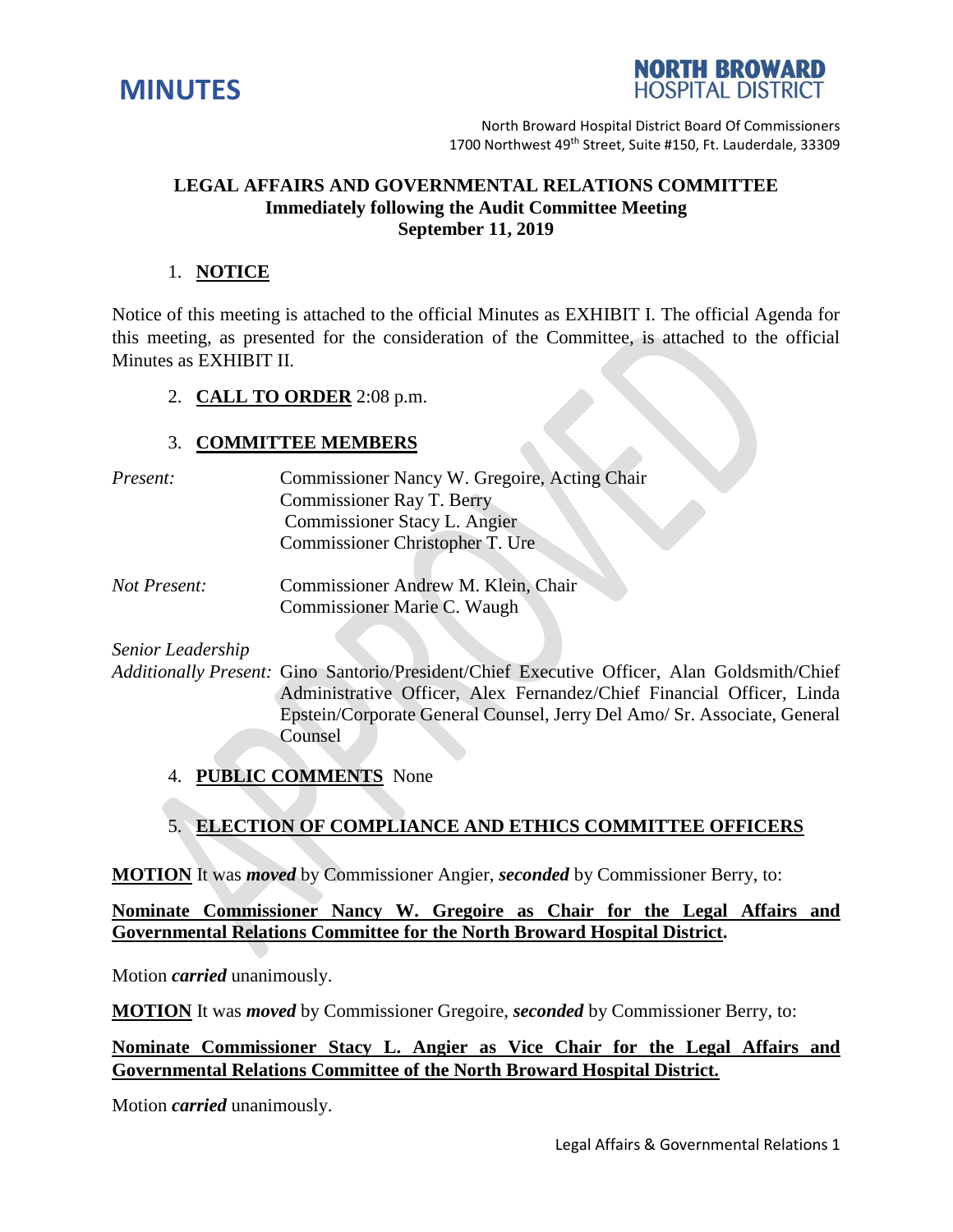



North Broward Hospital District Board Of Commissioners 1700 Northwest 49<sup>th</sup> Street, Suite #150, Ft. Lauderdale, 33309

#### 6. **APPROVAL OF MINUTES**

6.1. Approval of Legal Affairs and Governmental Relations Committee meeting minutes, dated August 21, 2019

**MOTION** It was *moved* by Commissioner Angier, *seconded* by Commissioner Berry, to:

# **Approve the Legal Affairs and Governmental Relations Committee meeting minutes, dated August 21, 2019.**

Motion *carried* unanimously.

# 7. **TOPIC OF DISCUSSION**

7.1. General Legal Department Updates- Linda Epstein Ms. Epstein sadly informed the committee of the sudden passing of the legal department's executive administrative assistant, Tammy Dawkins.

Ms. Epstein also acknowledged Mr. Brett Bauman, who had recently been promoted to Senior Associate General Counsel. She reported three new law firm engagements hired by Broward Health at a rate of \$350 an hour, as seen below:

- o Taylor Espino Vega & Touron PLLC, a construction-contracting firm located in Coral Gables, Florida.
- o Smith Currie Hancock LLP, a construction-contracting firm located in Fort Lauderdale, Florida.
- o Mateer Harbert P.A., a healthcare regulatory contracting firm located in Orlando, Florida. Ms. Epstein noted that any work provided other than regulatory work would be negotiated fairly.

Ms. Epstein reported that as a performance goal, she asked the department's attorneys to ensure bills are reviewed on weekly basis. She confirmed that the legal billing for medical malpractice had been received through CounselLink for the month of August.

Ms. Epstein further reported that the legal budget was in the process of being finalized, and projected that this year's goal would be a cost savings of over \$2 million dollars.

> 7.2. BHPG, Director Pediatric Hematology Oncology Services, Dr. Hector Rodriguez-**Cortes**

**MOTION** It was *moved* by Commissioner Berry, *seconded* by Commissioner Angier, that:

# **The Legal Affairs and Governmental Relations Committee recommend that the Board of Commissioners of the North Broward Hospital District authorize the President/CEO to enter**